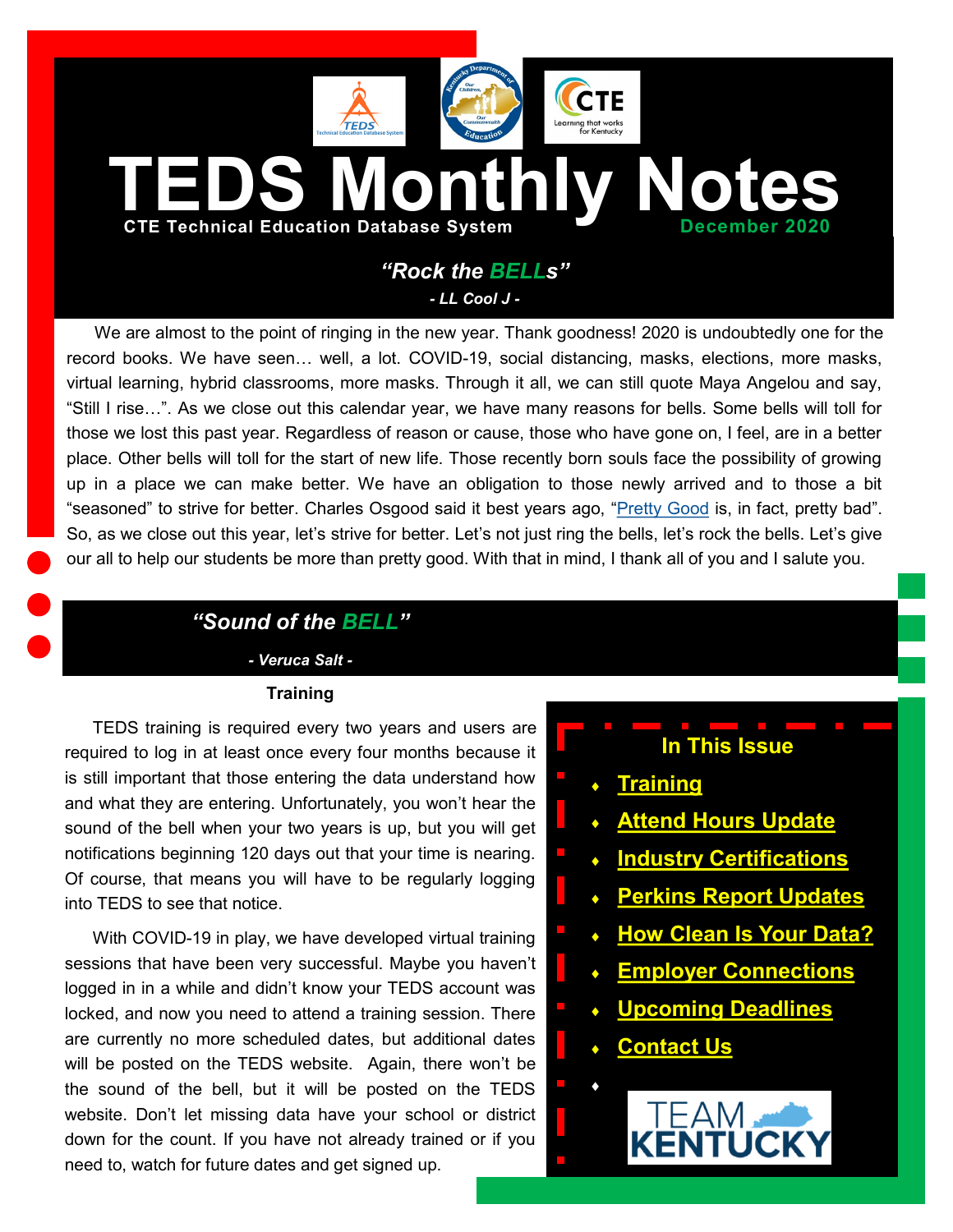# *"If I Were A BELL"*

*- Teena Marie -*

#### **Attend Hours Update**

<span id="page-1-0"></span>I cannot emphasize this enough. I could not make this issue plainer, even if I were a bell. The way to calculate attend hours has been reworked. In the midst of virtual, in-person and hybrid classes, we have had to refine the way attend hours are calculated. There is new information, provided by Mr. Scott U'Sellis, that has been posted to the TEDS step-by-Step page. If you still have questions after reviewing the new documentation, please feel free to reach out to Scott U'Sellis.

### *"One Less BELL to Answer"*

*- The 5th Dimension - -*

#### **Industry Certifications (Past and Present)**

With the onset of COVID-19 last March, we encountered some very quick changes in our processes. For example, we closed the Industry Certifications submission tab in TEDS. With accountability suspended for the 2019-2020 school year, we did not have to enter industry certifications for our seniors, giving us one less bell to answer. However, now that our underclassmen have returned, we need to take care of them. You can now go back and enter industry certifications earned during the 2019-2020 school year. You must remember three basic requirements:

- 1. The industry certification must still be valid this year (otherwise, you won't see it in the list)
- 2. Industry certifications can be awarded for both active and inactive (not in a CTE class in the pathway this year) students.
- 3. When you enter the industry certification, it MUST have the actual date it was taken. That means if they took it in 2019-2020, the date must be from 2019-2020.

Moving forward, the basic rules apply again. The industry certification must be valid when it is earned, and it must be entered as soon as possible after it is earned.

### *"Turn The BELLs"*

*- White Lies -*

### **Perkins V Reports Being Updated**

We are in a new era. Yes, we have a new normal because of COVID-19, but we are also working through new legislation. Accountability for Perkins V will look a bit different compared to Perkins IV. We are in the process of developing new reports based on the new requirements. We ask that you be patient as we turn the bells (and whistles) of TEDS to ensure we have a useful and accurate tool for reporting data as we move forward. Once the reports are ready we will stop turning and flat out ring the bells!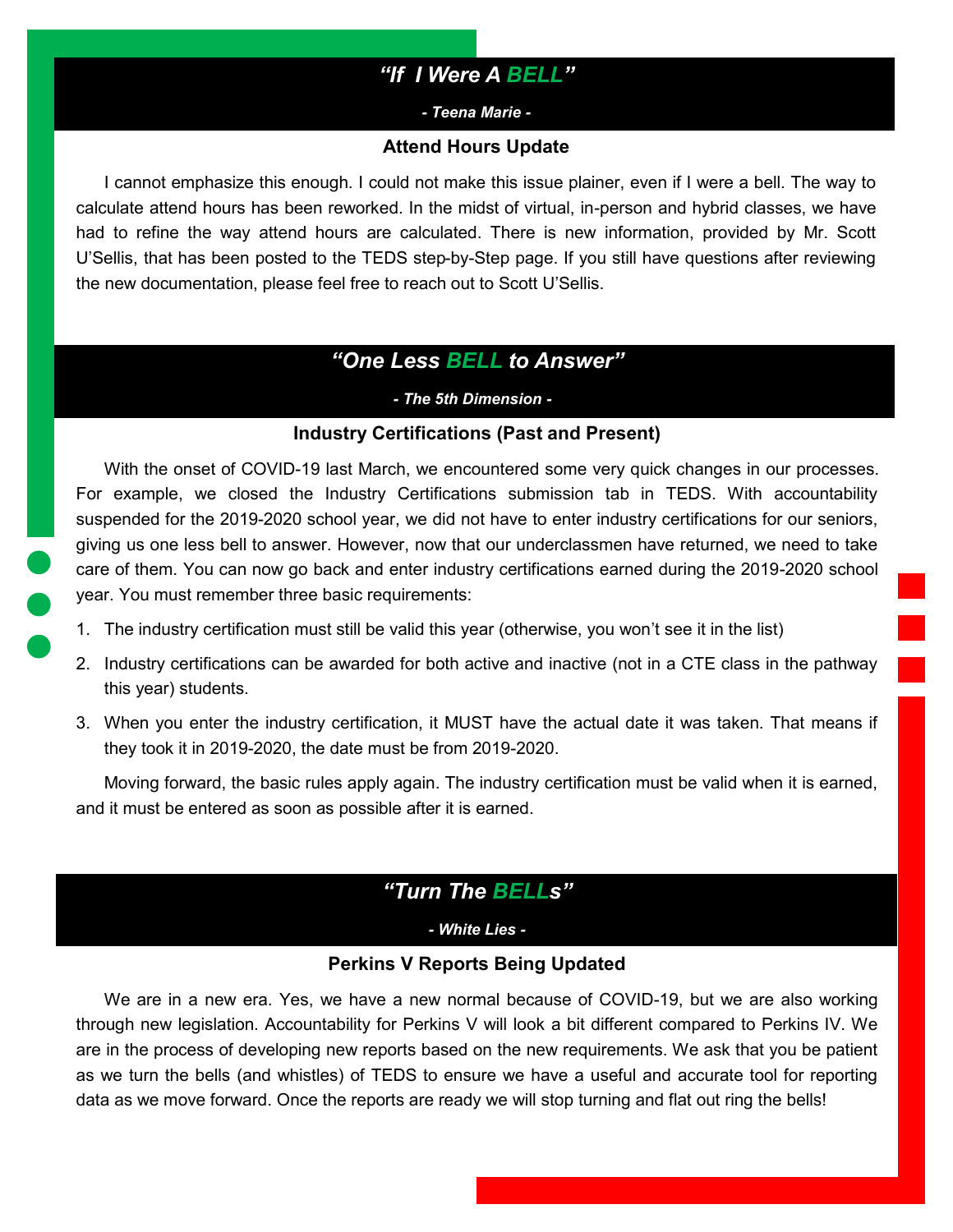# *"Tubular BELLs"*

#### *- Mike Oldfield - -*

#### **How Clean Is Your Data?**

<span id="page-2-0"></span>Most of us don't recognize this song title. It is the theme from The Exorcist. You may ask why such an ominous song in conversations about TEDS. Well, because it could feel that kind of scary if your data is not accurate and you find out too late. We don't want anyone to experience Exorcist-like fear and despair. We want to constantly remind you of the ways to help keep your data clean. No head spinning... No falling down flights of stairs… and no hateful name calling. We must stay ahead of the game, so we don't hear those tubular bells. Here are your constant reminders:

- When students are enrolled in pathways, the correct credit hours must be posted. Then, they must be updated when anything about the student record changes.
- When a student earns an industry certification for their chosen pathway, it should be properly entered in TEDS the same school year it is earned.
- Once a student meets the definition of concentrator, that should be properly noted in IC and imported into TEDS when it happens. Do the same if that status changes back to exploring.

Don't put yourself in a scary position. Monitor your data regularly and ask questions often.

# *"Wedding BELL Blues"*

#### *- The 5th Dimension - -*

#### **Employer Connector Tool**

Business and industry have long been interested in how our schools could contribute to their growing needs. The Kentucky Department of Education (KDE) Office of Career and Technical Education (OCTE) has partnered with the Kentucky Center for Statistics (KYSTATS) to build and launch a new interactive data system that allows employers to connect with our CTE programs. The system was requested by our business and industry partners who are interested in finding programs related to the occupations in their geographic areas. In the system we have three pieces of information for each of your pathways. We have included the total active enrollment, the number of 12th graders with 3 or more credits in the pathway, and the total number of students that have 3 or more credits in the pathway. This data will be updated twice a year to keep it current. We have also been using this system to conduct asset mapping, program viability evaluations and gap analysis reviews with districts. This system allows you to look at a specific zip code to find information about CTE programs located between 10-50 miles from the zip code. We wanted districts and schools to be aware of this tool before our business and industry partners reach out to you. No worries and no wedding bell blues, as we have not provided a specific contact name for your school, only your school's address and phone number. This is a great chance to better connect with your partners. We are also advising you to use this as a part of your Perkins Comprehensive Local Needs Assessment (CLNA) and your CTE program advisory committee meetings. Please feel free to explore the **[Employer Connector Tool](https://kystats.ky.gov/Reports/Tableau/CTESearchSystem)** and review the **[recorded webinar](https://mediaportal.education.ky.gov/college-and-career-readiness/2020/11/employer-connector-tool/)** to determine how you and your partners can utilize this resource to its fullest potential.